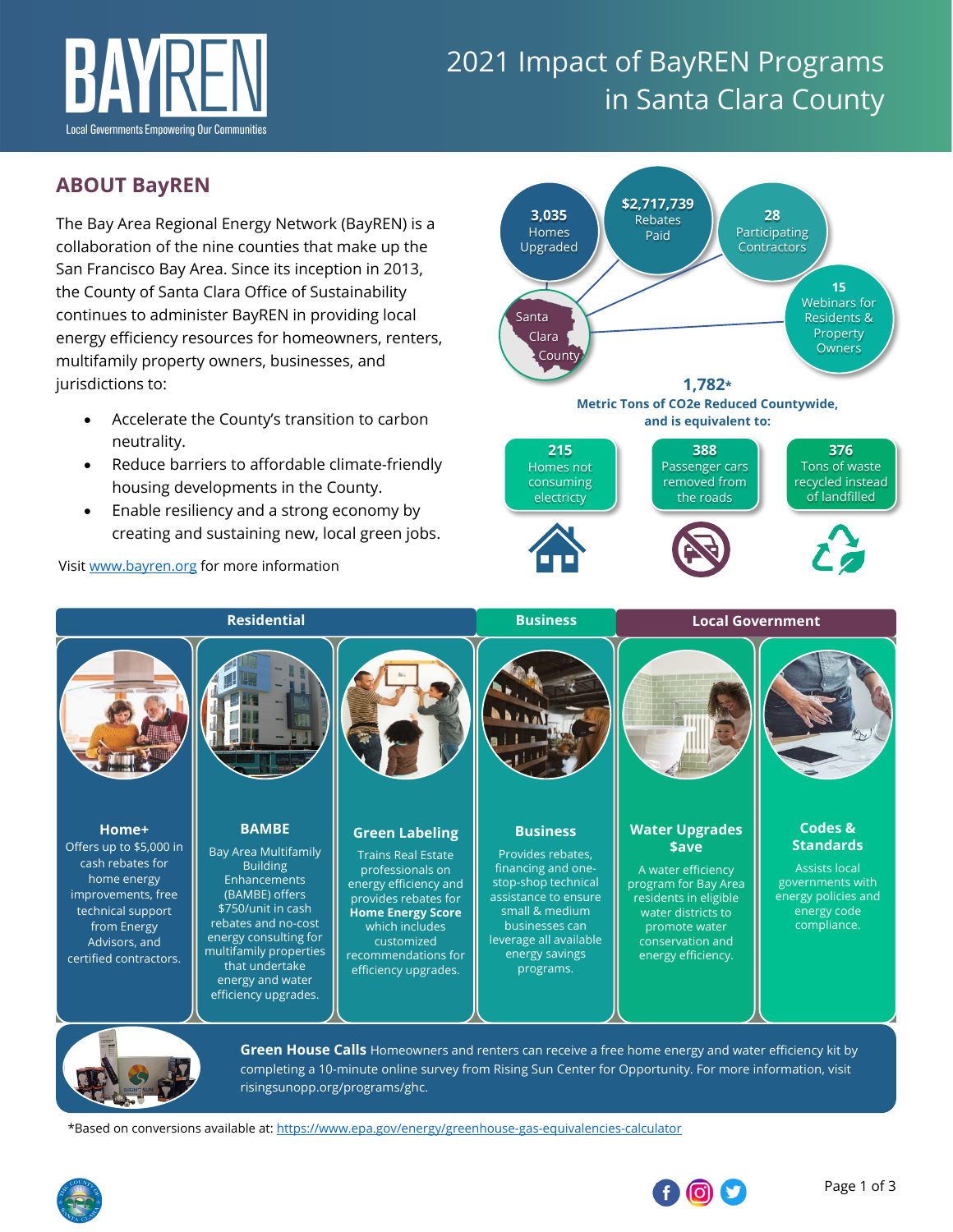

# 2021 Impact of BayREN Programs in Santa Clara County

# **Single Family Green House Calls**

#### **Home+**

- Facilitated homeowner energy efficiency webinars in English, Spanish, and Chinese.
- Provided **590** residents with guidance on energy savings measures.
- Increased the number of Santa Clara County participating contractors by **60%**.

| 721            | 43              | 14        |  |  |
|----------------|-----------------|-----------|--|--|
| Homes          | Electrification | Homeowner |  |  |
| Upgraded       | Projects        | Webinars  |  |  |
| \$968,239      | 28              | 705       |  |  |
| <b>Rebates</b> | Participating   | Webinar   |  |  |
| Paid           | Contractors     | Attendees |  |  |

# **Green Labeling**

Sponsored online energy efficiency trainings to Real Estate professionals.

| 511                          | 5.6                                               |
|------------------------------|---------------------------------------------------|
| Home Energy                  | Average                                           |
| Scores                       | Home Energy                                       |
| Provided                     | Score                                             |
| \$141,600<br>Rebates<br>Paid | 478<br>Flectrification<br>Checklists<br>Completed |

# **Four hundred and ninety-two** energy and water efficiency kits were provided to homeowners and renters in Santa Clara

### homeowners. **Household Demographics**

County. 95% of 2021 participants were



# **Codes & Standards**

The **Codes & Standards** program continued virtual trainings and forums in 2021. Key topics include

- New energy code updates
- Decarbonizing Bay Area homes
- Energy efficiency in a wild-fire prone region

## **Trainings Provided: 28 Regional Forums: 4**

| 153          | 12               | 62           | 11               |
|--------------|------------------|--------------|------------------|
| Participants | Jurisdictions in | Participants | Jurisdictions in |
| from Santa   | County with      | from Santa   | County with      |
| Clara County | Staff            | Clara County | Staff            |
|              | Participating    |              | Participating    |
|              |                  |              |                  |